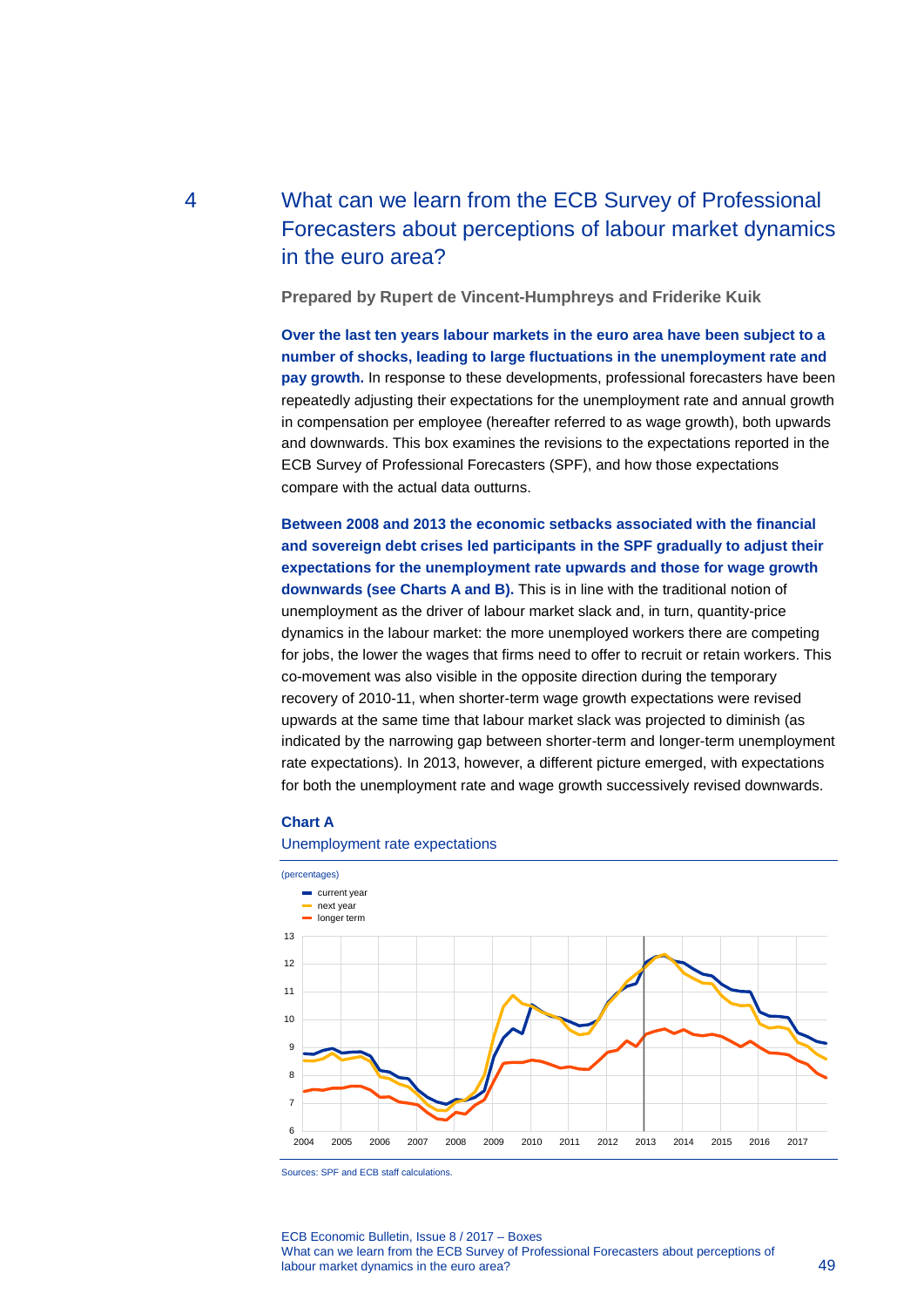## **Chart B**

#### Wage growth expectations



Sources: SPF and ECB staff calculations.

-

**Up until 2013, SPF projection errors tended to mirror those for unemployment: episodes of weaker-than-expected wage growth coincided with a higher-thanexpected unemployment rate and vice versa (see Chart C).**[12](#page-1-0) After 2013, however, not only did the pattern of revisions to unemployment and wage growth forecasts change, but so did the pattern of projection errors. Both wage growth and the unemployment rate were jointly overestimated by the SPF over the period 2013- 15, a constellation of errors which seems unusual relative to the survey's earlier history. Moreover, this pattern was not only seen in the average forecasts reported by the SPF, but also for the large majority of individual forecasters. The whiskers on Chart C illustrate the spread of individual forecast errors (calculated as the interquartile range). Over the period 2013-15 these whiskers lie mostly below the zero line, which indicates that a large majority of respondents overestimated both wage growth and unemployment.

<span id="page-1-0"></span><sup>&</sup>lt;sup>12</sup> The SPF has collected expected annual growth rates (for fixed-calendar-year horizons) for compensation per employee (i.e. wage growth) since 2004.